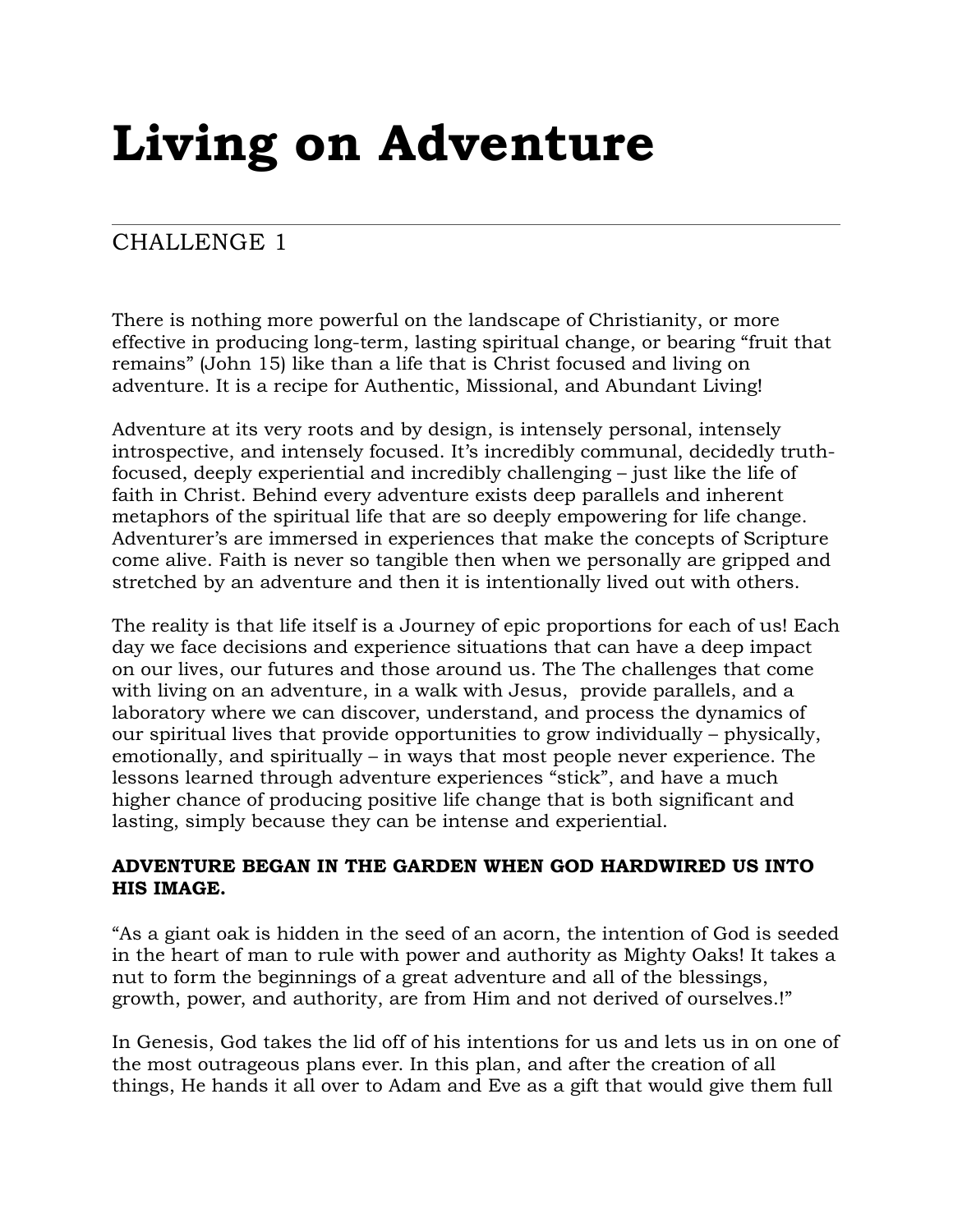## authority and power to live out an epic adventure and it is here that the true heart of God for mankind is discovered.

#### *Genesis 1:26-28*

*26 And God said, Let us make man in our image, after our likeness: and let them have dominion over the fish of the sea, and over the fowl of the air, and over the cattle, and over all the earth, and over every creeping thing that creepeth upon the earth. 27 So God created man in his own image, in the image of God created he him; male and female created he them. 28 And God blessed them, and God said unto them, Be fruitful, and multiply, and replenish the earth, and subdue it;*

## We learn here that God has intended for us to experience the treasures of His heart towards us and that it has been seeded in our hearts to pursue the heart of God.

For most of us, it isn't until we find ourselves paralyzed or plagued by the shame of our sin, the past, or the pain we personally caused that we realize it. However, the Gospel is there to remind us that there is a deeper work that has been done. There is a perpetual under tone of the Gospel present in everything we do and when the enemy reminds and accuses us by saying "Look at what you have done" Jesus shouts in return a resounding "Look at what I have done!" You may never get over the guilt and shame, or the wounds and hurts you have either caused or experienced but, Jesus provided everything you need to move on in an epic adventure and at the same time send the enemy packing! "It is Finished" means It is finished.

- We as his own, must challenge each other to join in the adventure of growing in our faith and being stretched.
- Our whole purpose is to share that experience any way we can with the folks who desperately need to see redemption, restoration and reconciliation in their story and to equip others to join us in redeeming the adventure in our lives.
- What better way to live on adventure than to get on the Path of the Author and Finisher of our Faith; Than to discover His purpose, His plan, and what He has been doing in our stories and then taking those around us on the same adventures!

## **WHAT DOES REDEEMED ADVENTURE LOOK LIKE?**

Adventure experiences have a unique way of naturally opening people's hearts and minds to new ways of thinking and processing life's challenges. That growth then opens the door for them to step beyond their normal comfort zones and experience expanded opportunities as they apply those new thinking processes to their daily lives. Adventure is a powerful tool that can speak deeply to the heart especially as we parallel our experiences with the life of Christ and see things through the lens of Jesus! But beyond all of the other dynamics of adventure experiences lies the real, bedrock-level reality of its spiritual impact. If our lives are nothing else, they are living story lines of risk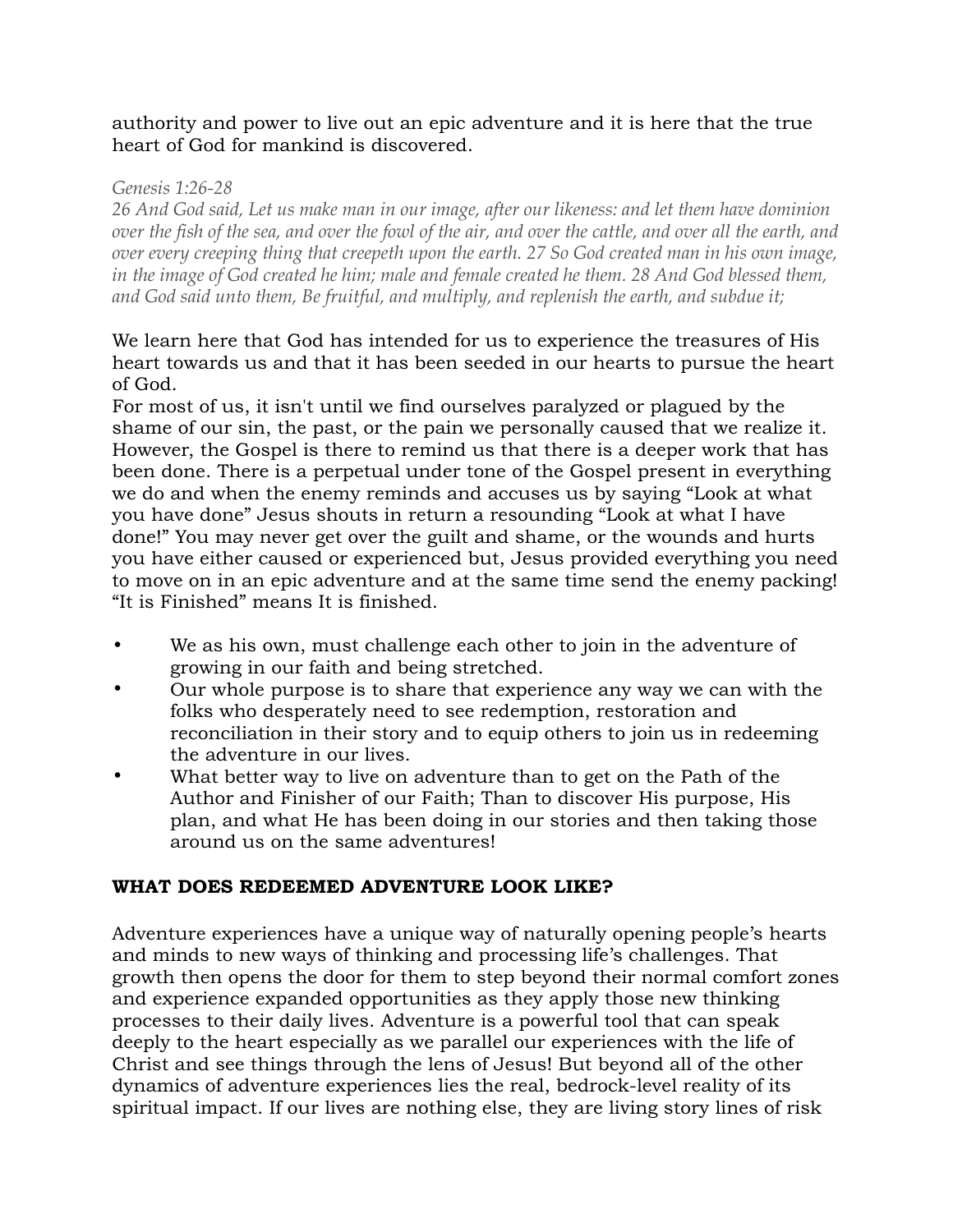and reward, joy and pain, good and evil, glorious victory and agonizing defeat. Our small stories are, though we often forget the fact, all part of the truly epic story of God's dealings with man. From the days of creation, God has been telling a story – one He has invited us to participate in through an intimate, living relationship with His Son, Jesus Christ. It's an adventure and a journey that has its roots in eternity and its future in Glory. It's a day-by-day process of participating with God and walking on the Path of God, in His work of transforming us into the image of Christ – for that is His ultimate goal. (Romans 8:29). This is the essence of living on Adventure!

This is why The Redeemed Adventure Project is a growing Network and an Outsource that draws from the Spiritual Parallels and Stories of Scripture - of the Journey and adventures that we are all making as Christians. Adventure experiences, combined with the discovery of who we are in Christ better serve to clarify our purpose in life to live on mission, to be authentic, and better understand what it means to follow Christ in life's Journey. God speaks in powerful ways through everyday living with Him and in adventure experiences, simply because they so perfectly mirror the Path of Christ and the plans He has for us.

- We are looking forward to being a part of how the Lord grows and stitches us on our Adventure this week!
- With anticipation; Begin to ask the Lord bring new life and growth into your adventure!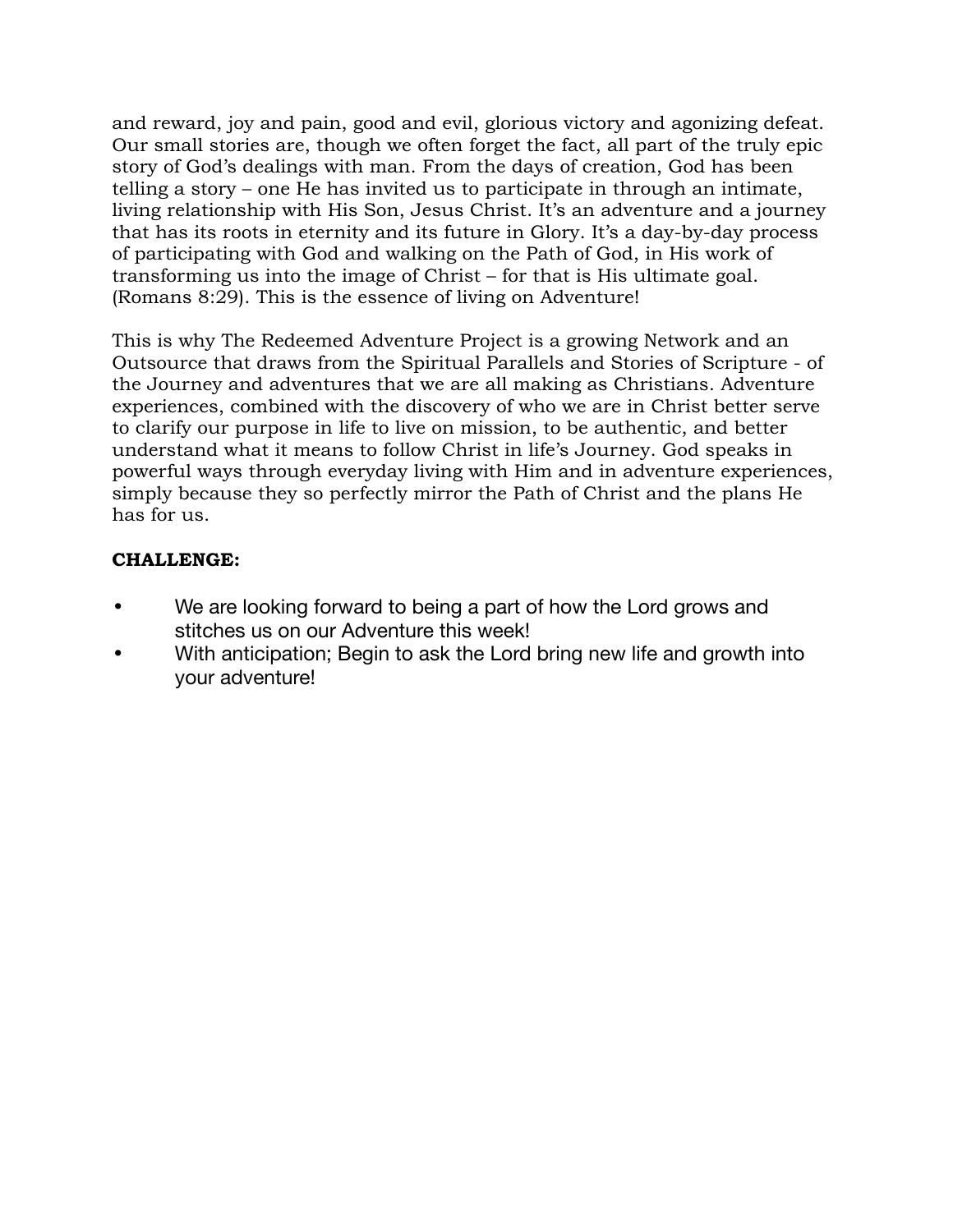# CHALLENGE 2

#### **"SONSHIP IS GOD'S VERY HEART FOR EVERY MAN AND WOWEN."**

When it comes right down to it, The very heart of God is that we all would enjoy the power and authority that comes through Sonship. We will talk at great length about what it means to enjoy Sonship as we move down the path and importance of pursuing God's heart along with His heart for us. First lets take a look at how Paul the Apostle shows us the heart of a father when He writes to the Ephesians and describes the heart of God for us along with the framework that our hearts were made to enjoy!

#### *Ephesians 1:3-19.*

*Blessed be the God and Father of our Lord Jesus Christ, who hath blessed us with all spiritual blessings in heavenly places in Christ: 4 According as he hath chosen us in him before the foundation of the world, that we should be holy and without blame before him in love: 5 Having predestinated us unto the adoption of children by Jesus Christ to himself, according to the good pleasure of his will, 6 To the praise of the glory of his grace, wherein he hath made us accepted in the beloved.*

Paul doesn't mess around when it comes to revealing the treasure has been provided. It is as if he wanted us to know that the heart of our Father was to give us the treasure first so that we could enjoy the journey of our provided Sonship. So He proclaims that all of this treasure is found in one place, rather one person, Christ.

Paul goes on to say that it is a sure thing because it was pre-planned that we enjoy this treasure before the foundations of the of the world. Now, in case you believe that you are not fit for this journey, His treasure provides for us in such a way that the Father's perception of us is holy and without blame before him in love. Not only was it preplanned for us to find the treasure but, we are loved so much by our Father that He provided away to be holy and blameless through Christ.

#### *2 Corinthians 4:7*

*But we have this treasure in earthen vessels, that the excellency of the power may be of God, and not of us.*

It is important to understand that the excellency of power is of God and not of ourselves. Yes, we are designed to have full access to His power but we must understand that as soon as we follow after a heart that is not governed by God, then we become what the Father never intended us to be and will never experience Sonship. I would compare this kind of lifestyle to what is stated in 2 Timothy.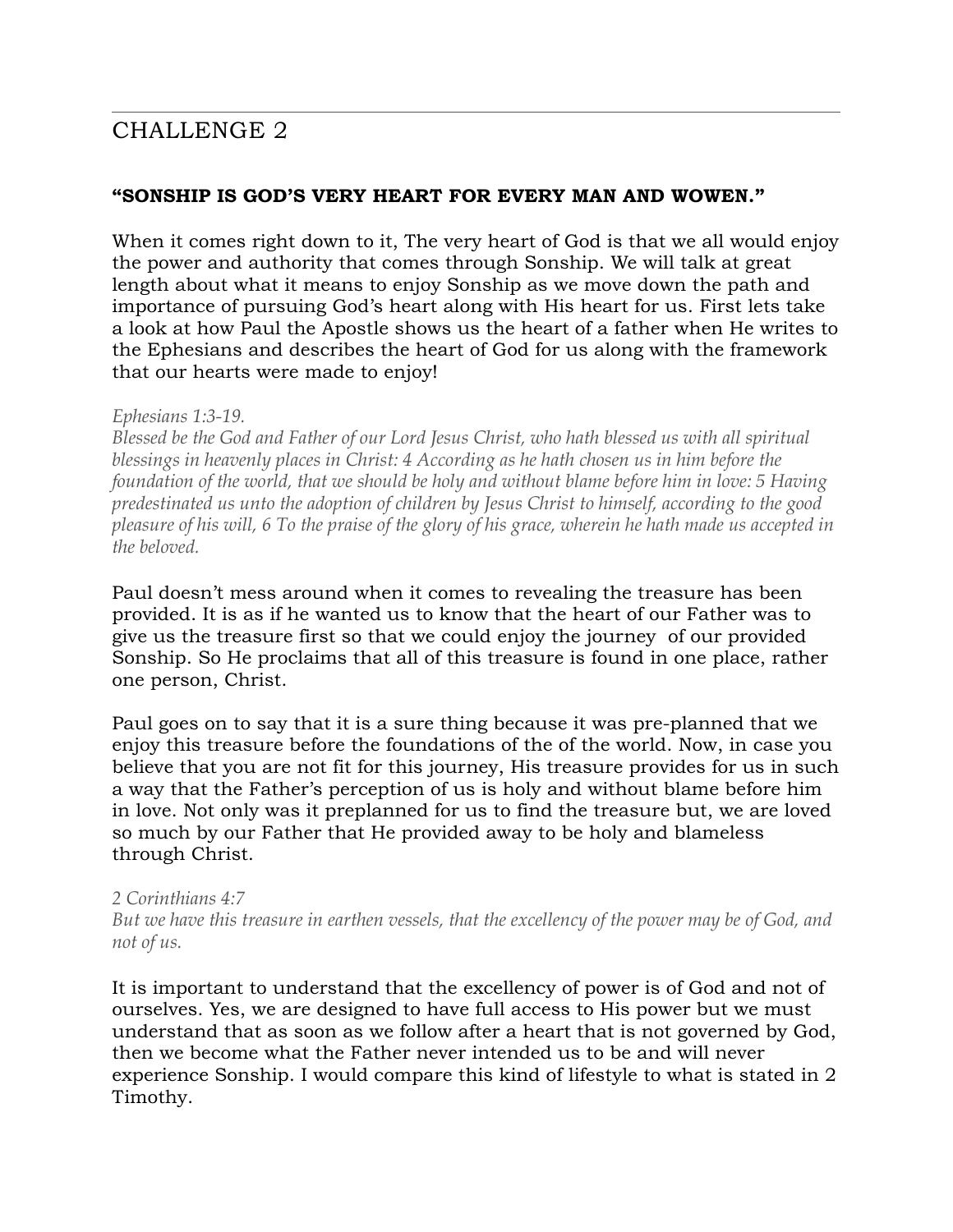# *2 Timothy 3:1-5*

*This know also, that in the last days perilous times shall come. For men shall be lovers of their own selves, covetous, boasters, proud, blasphemers, disobedient to parents, unthankful, unholy, Without natural affection, truce-breakers, false accusers, incontinent, fierce, despisers of those that are good, Traitors, heady, high-minded, lovers of pleasures more than lovers of God; Having a form of godliness, but denying the power thereof: from such turn away.*

I alluded to the stupor of a heart that is not in pursuit of God along the worthlessness that comes when we move outside of Sonship. This quote from J.M.Nouwen shows a direct correlation between the wandering believer who has wandered off path and deceived by the facade of a more cultural Christianity. Read this quote again. Let it sink in and then ask yourself if you have wandered away from the heart and intent of God to walk in Sonship.

*"Although claiming my true identity as a child of God, I still live as though the God to whom I am returning demands an explanation. I still think about his love as conditional and about home as a place I am not yet fully sure of. While walking home, I keep entertaining doubts about whether I will be truly welcome when I get there. As I look at my spiritual journey, my long and fatiguing trip home, I see how full it is of guilt about the past and worries about the future. I realize my failures and know that I have lost the dignity of my sonship, but I am not yet able to fully believe that where my failings are great, 'grace is always greater.' Still clinging to my sense of worthlessness, I project for myself a place far below that which belongs to the son." ― Henri J.M. Nouwen, The Return of the Prodigal Son: A Story of Homecoming*

- How do you perceive you value and position as a Son!
- Identify the guilts, shames, doubts, worries, failures, and senses of worthlessness.
- Pair up and prayerfully begin to Redeem the areas of your Sonship that have been lost. Take that which rightfully belongs to you as His Sons!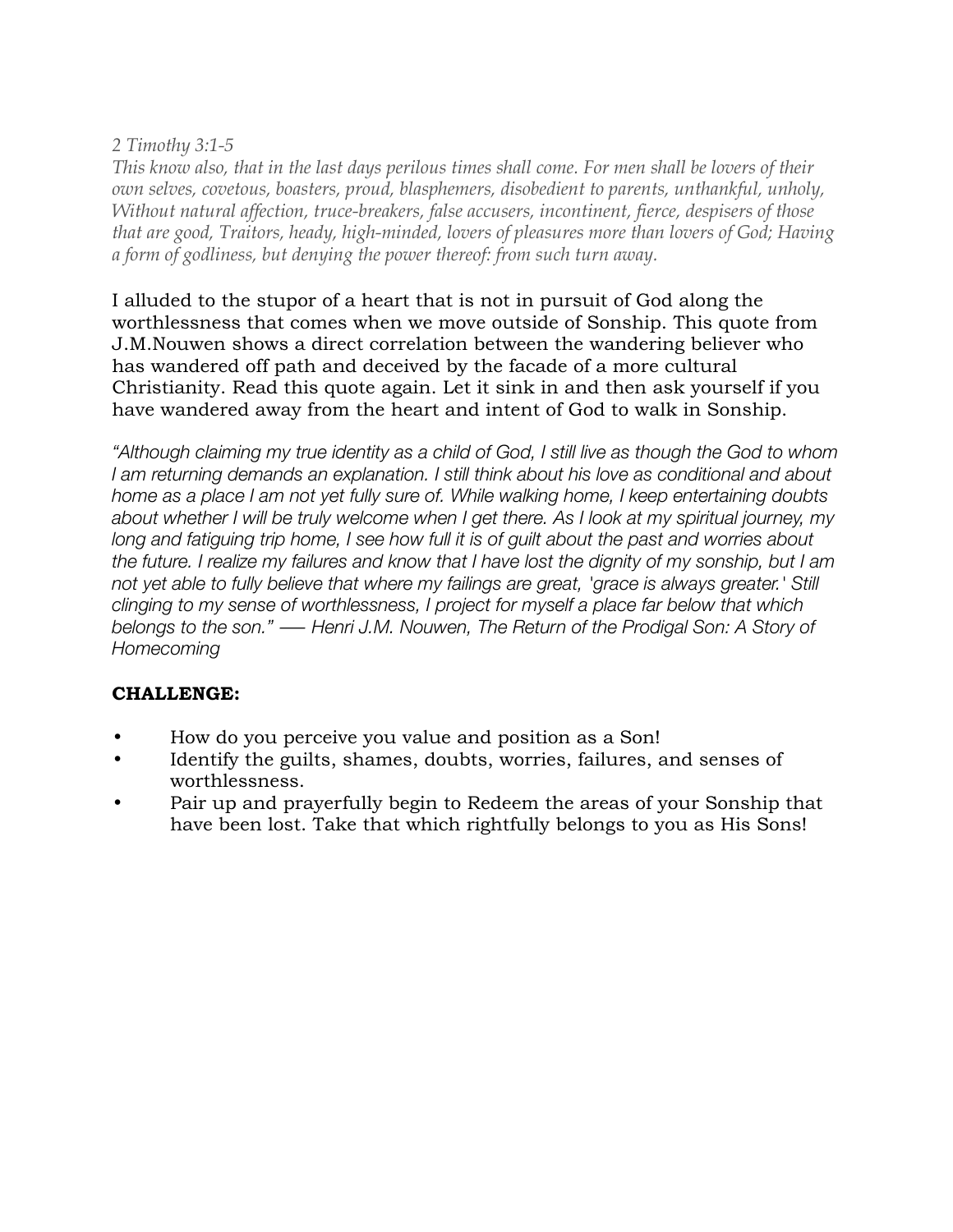# CHALLENGE 3

# **PROVISIONS FOR ADVENTURE**

#### *Ephesians 1:7-14*

*In whom we have redemption through his blood, the forgiveness of sins, according to the riches of his grace; Wherein he hath abounded toward us in all wisdom and prudence; Having made known unto us the mystery of his will, according to his good pleasure which he hath purposed in himself: That in the dispensation of the fulness of times he might gather together in one all things in Christ, both which are in heaven, and which are on earth; even in him: In whom also we have obtained an inheritance, being predestinated according to the purpose of him who worketh all things after the counsel of his own will: That we should be to the praise of his glory, who first trusted in Christ. In whom ye also trusted, after that ye heard the word of truth, the gospel of your salvation: in whom also after that ye believed, ye were sealed with that holy Spirit of promise, Which is the earnest of our inheritance until the redemption of the purchased possession, unto the praise of his glory.*

The word "adoption" occurs five times in the New Testament (Greek huiothesia). Paul is the only New Testament writer to use the term, and with him it is a metaphor derived from Hellenistic usage and Roman law. In Galatians 4:1-3 Paul accurately interprets the Roman law of sonship. In verse 4 he says that God sent His Son to be born into the human condition under law, and in verse 5 the purpose of God's action was "to redeem them that were under the law, that we might receive the adoption of sons."

We were not merely children who needed to mature; we had become enslaved to sin and needed to be redeemed--bought out of bondage--that we might enter the new family which Christ created by His death and resurrection. Adoption means both the redemption and the new relation of trust and love, for "because you are sons, God has sent forth the Spirit of His Son into your hearts, crying, Abba, Father" (vs 6). The adoption freed us from slavery to sonship and inheritance (vs 7).

Ephesians 4:6 states there is one "God and Father of all, who is above all, and through all, and in you all." The third phrase, "in you all," speaks of God's indwelling and suggests a personal and intimate relationship. To be a child of God means that our Heavenly Father dwells "in" His people by His Spirit.

Having accepted that we have recieved full on adoption in Christ it goes without saying that we have been given cart-blanche as His heirs. This is where we access all of the provisions and supplies needed for navigating this life this side of His soon return were we will join Him in Heaven.

What provisions don't look like!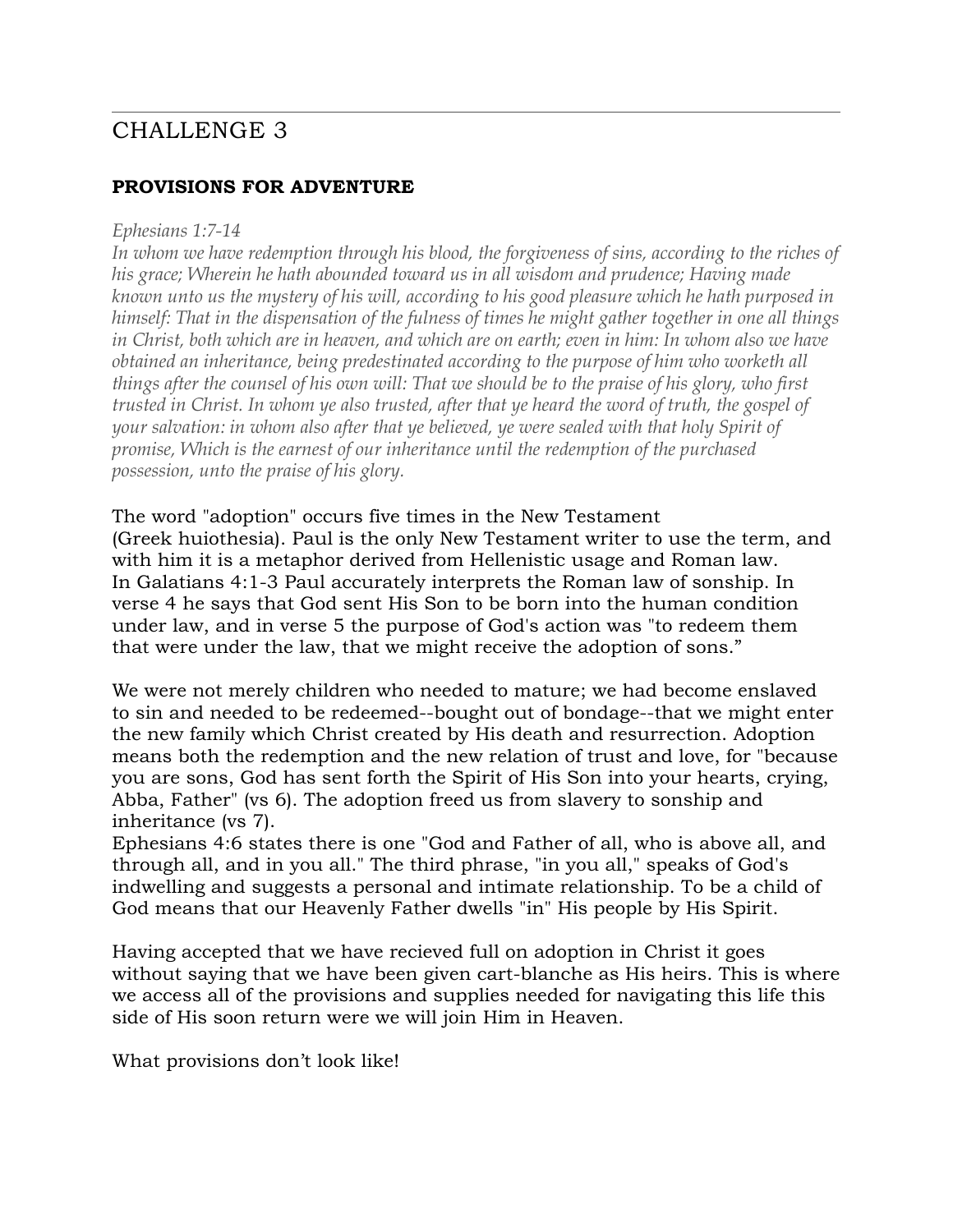I have a real tendency to revert back to the old perspectives that would imply that my profound faith has had something to do with the reality of the provisions that come with Sonship. I have an old cowboy poem called "Jake the Rancher". It is a perfect example of the misunderstandings and line of thinking that we cultivate because it requires a performance based faith for the work of Jesus to be complete in our lives. Let me just say that In Christ, means In Christ! You do not gather your own provisions; They come from Him!

## **JAKE, THE RANCHER**

*Jake, the rancher, went one day to fix a distant fence. The wind was cold and gusty and the clouds rolled gray and dense. As he pounded the last staples in and gathered tools to go, The temperature had fallen and the snow began to blow.* 

*When he finally reached his pickup, he felt a heavy heart, from the sound of that ignition, he knew it wouldn't start. So Jake did what most of us do, if we'd have been there He humbly bowed his balding head and sent aloft a prayer.* 

*As he turned the key for the last time, he knew he'd lost his luck, They found him three days later, frozen stiff in that old truck. Now Jake had been around in life and done his share of roamin' But when he saw Heaven, he was shocked -- it look just like Wyomin'.* 

*Oh, there were some differences of course, but just some minor things, One place had simply disappeared -- the town they called Rock Springs. The BLM had been shut down, and there was no grazin' fees, and the wind in Rawlins and Cheyenne was now a gentle breeze.*

*The Park and Forest Service folks -- they didn't fare so well, They'd all been sent to fight some fire in a wilderness called Hell. Though Heaven was a real nice place, Jake had a wondering mind, So he saddled up and lit a shuck, not know'n what he'd find.* 

*Then one day up in Cody, on a cold fall afternoon, He saw St. Peter coming, and he knew he'd be there soon. Of all the saints in Heaven, his favorite was St. Peter, Now, this line, it ain't needed but it helps with rhyme and meter.* 

*So they set and talked a minute or two, or maybe it was three, Nobody was keepin' score -- in Heaven time is free. "I've always heard," Jake said to Pete, "that God will answer prayers,*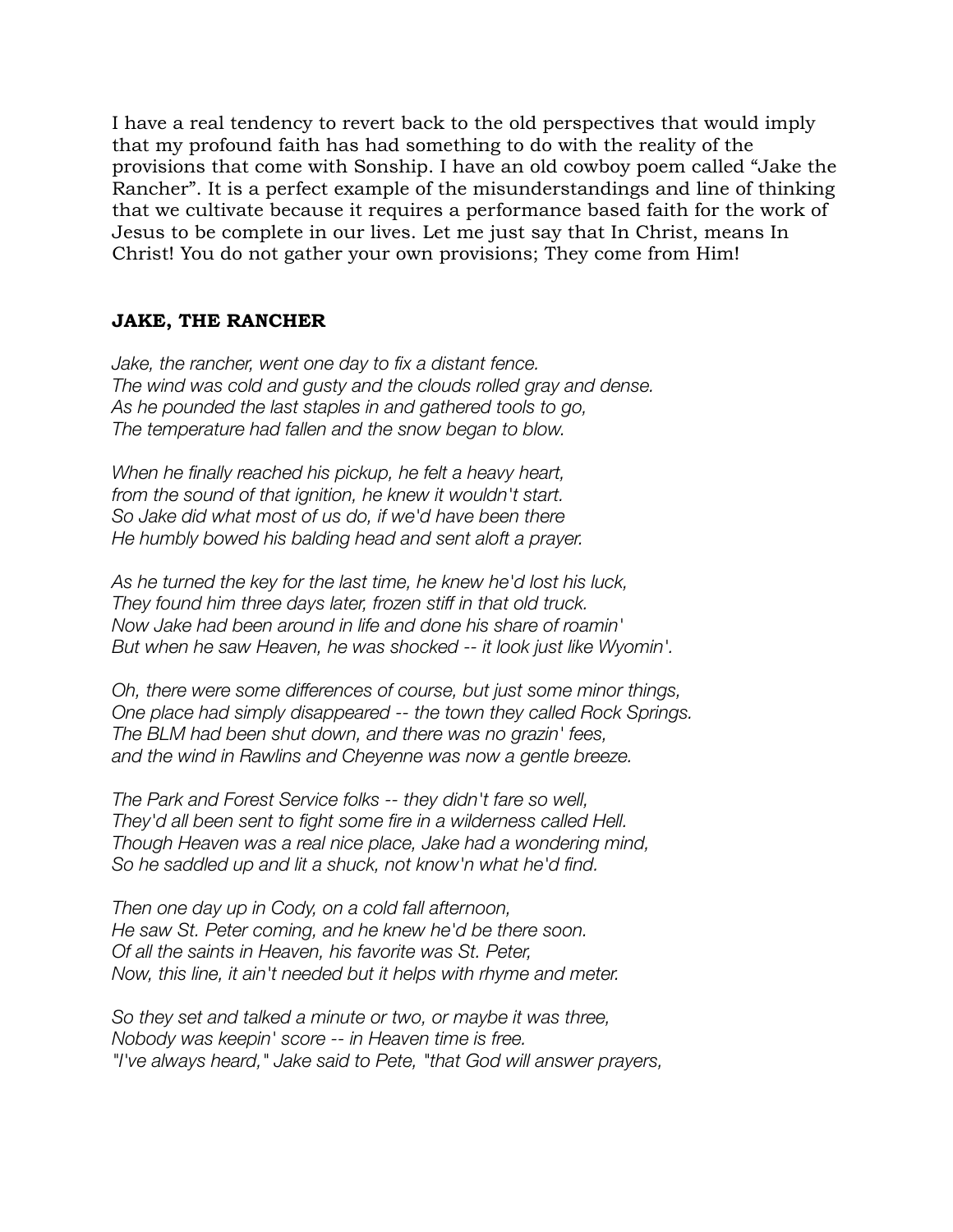*But one time I asked for help, well he just plain wasn't there.* 

*Does God answer prayers of some, and ignores the prayers of others? That don't seem exactly square -- I know all men are brothers. Or does he randomly reply, without good rhyme or reason? Maybe, it's the time of day, the weather or the season.* 

*Now I ain't trying to act all smart, it's just the way I feel, And I was wonderin', could you tell me -- what the heck's the deal? Peter listened very patiently and when Jake was done, There were smiles of recognition, and he said, "So, you're the one!* 

*That day your truck, it wouldn't start, and you sent your prayer a-flying, You gave us all a real bad time, with hundreds of us a trying. A thousand angels rushed to check the status of your file, But you know, Jake, we hadn't heard from you in quite a while!* 

*And though all prayers are answered, and God ain't got no quota, He didn't recognize your voice, and started a truck in North Dakota.*

## *Author Unknown*

As humorous as it may seem; We go through life absent of the peace and rest that comes from the faithful one. It has nothing to do with my merit, the predicament I am in, the quality of my prayers, or wether I am deserving.

I have had this scenario play out more times than I can count where like Jake, I don't live in His provisions because I don't believe I am deserving enough for them. The fact of the matter is this… They were provided for me when I was at my worst! Jesus saw the worst version of me and said, "I'm going to give him everything" even though it cost Jesu his life. It is not because of my spiritual prowess or posture, rather, it is because of His faithfulness that this treasure resides in you. Even if you are faithless today, there is no getting around His provisions!

## So what are the provisions for cracked pots like us?

*2 Peter 1:1-10 Simon Peter, a servant and apostle of Jesus Christ, To those who through the righteousness of our God and Savior Jesus Christ have received a faith as precious as ours: Grace and peace be yours in abundance through the knowledge of God and of Jesus our Lord.*

# **CONFIRMIN ONE'S CALLING AND ELECTION**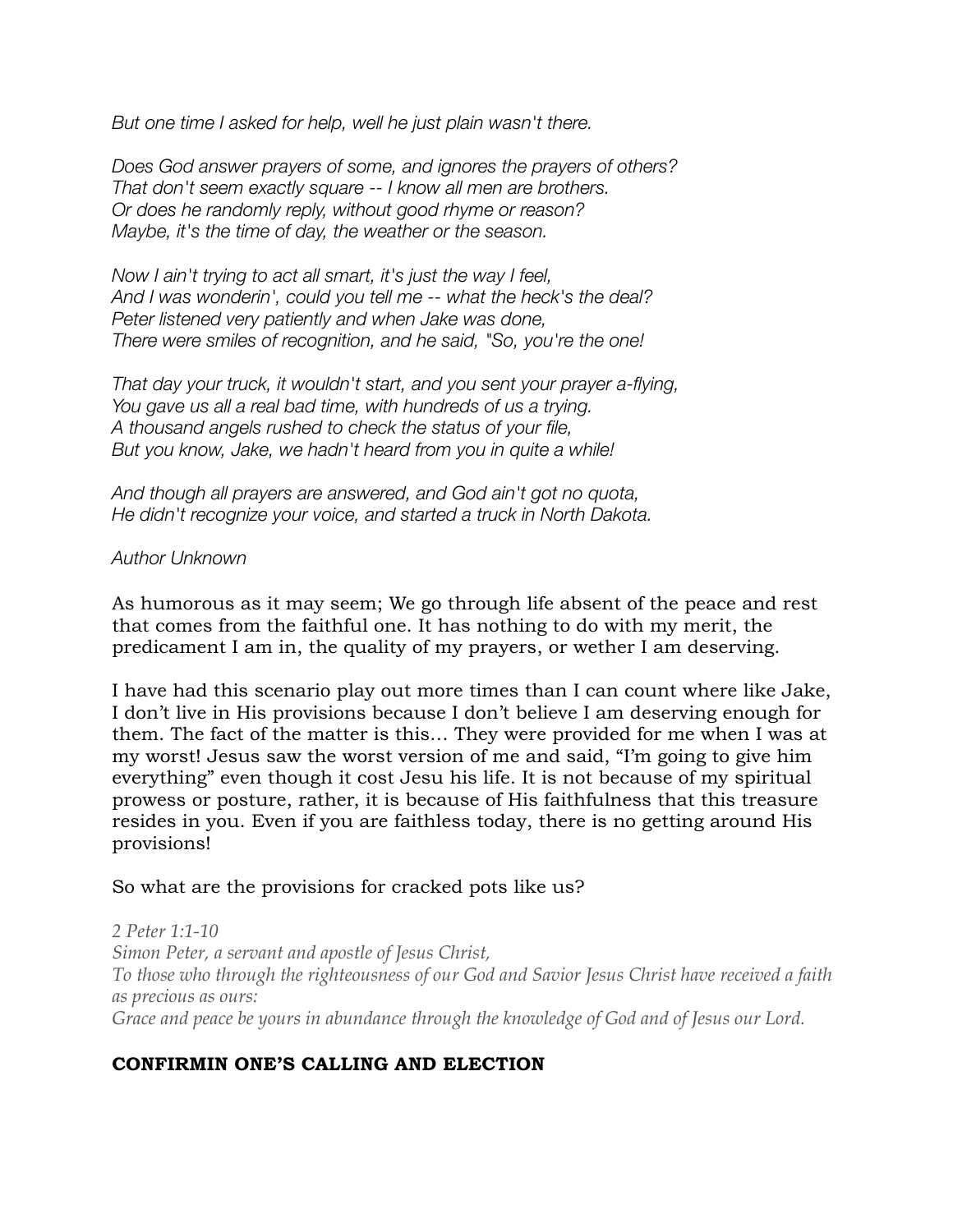His divine power has given us everything we need for a godly life through our knowledge of him who called us by his own glory and goodness. Through these he has given us his very great and precious promises, so that through them you may participate in the divine nature, having escaped the corruption in the world caused by evil desires.

For this very reason, make every effort to add to your faith goodness; and to goodness, knowledge; and to knowledge, self-control; and to self-control, perseverance; and to perseverance, godliness; and to godliness, mutual affection; and to mutual affection, love. For if you possess these qualities in increasing measure, they will keep you from being ineffective and unproductive in your knowledge of our Lord Jesus Christ. But whoever does not have them is nearsighted and blind, forgetting that they have been cleansed from their past sins. Therefore, my brothers and sisters, make every effort to confirm your calling and election. For if you do these things, you will never stumble, and you will receive a rich welcome into the eternal kingdom of our Lord and Savior Jesus Christ.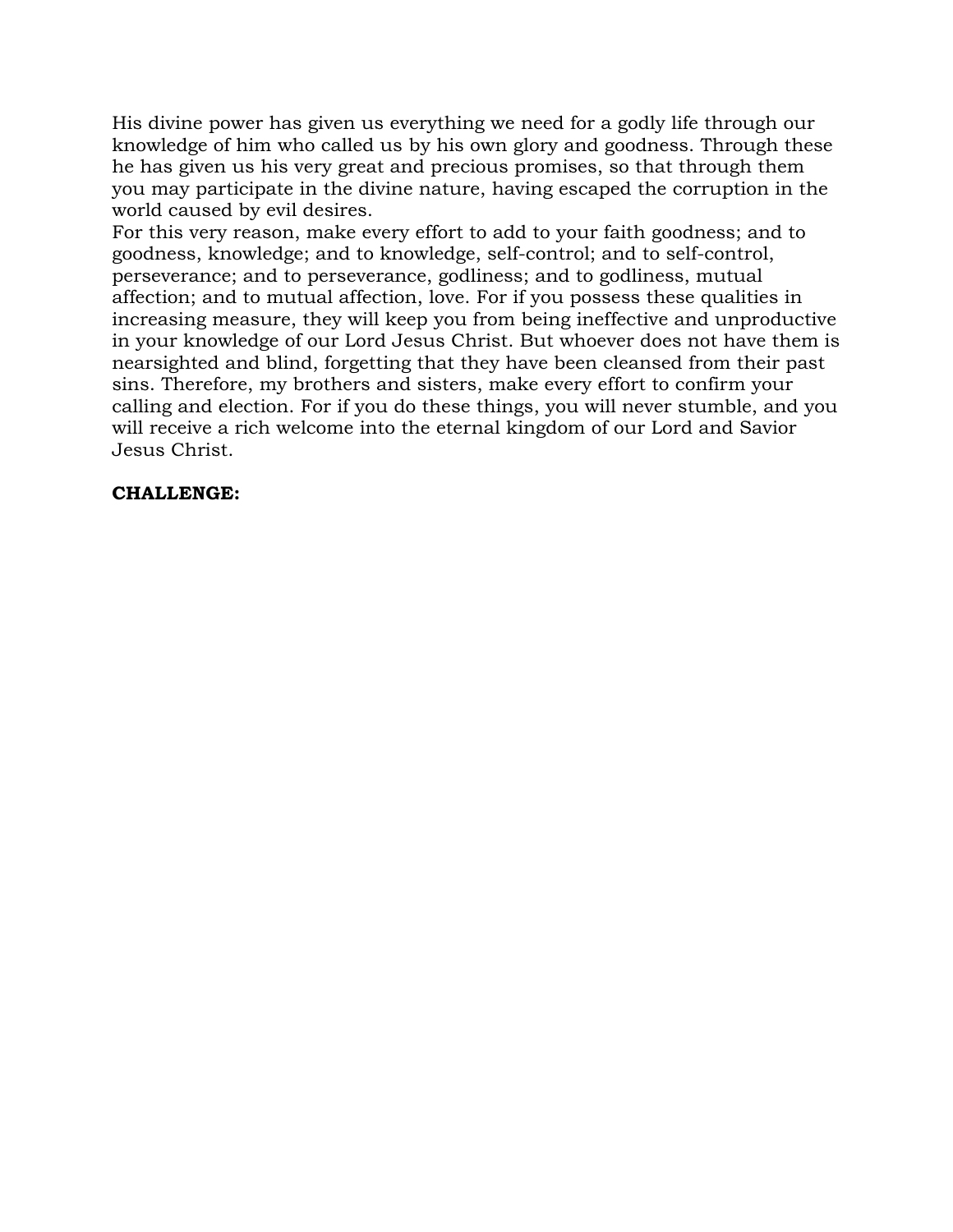# CHALLENGE 4

# **LIGHTING YOUR ADVENTURE**

## It is important to understand that the treasure we seek is found in Jesus. He is the light in us, for us, and through us so I will hover a while on this passage.

#### *2 Corinthians 4:6-10 KJV*

*For God, who commanded the light to shine out of darkness, hath shined in our hearts, to give the light of the knowledge of the glory of God in the face of Jesus Christ. But we have this treasure in earthen vessels, that the excellency of the power may be of God, and not of us. We are troubled on every side, yet not distressed; we are perplexed, but not in despair; Persecuted, but not forsaken; cast down, but not destroyed; Always bearing about in the body the dying of the Lord Jesus, that the life also of Jesus might be made manifest in our body.*

Having initially been brought to an awareness of Jesus by a light that shone so bright it stopped him in his tracks, Paul shines a light on three important understandings for anyone who desires to navigate on a well lit path and shine brightly in the dark days that seem to have engulfed our culture.…

# **LIGHT REFLECTED FROM US**

*John 8:12 Then spake Jesus again unto them, saying, I am the light of the world.*

*Matthew 5:14 Ye are the light of the world.*

"I am the light of the world," Jesus said. Then He said to you and me, "You are the light of the world." Was He confused? Are there two lights? No. Think of it this way: Jesus is the Sun, the source of light. We are like the moon. We live in dark times. Yet, as we walk with Jesus, we reflect His light.

The moon is not visible during a lunar eclipse because the earth comes between the sun and the moon. In other words, when the world gets in the way, the "ministry" of the moon can no longer be seen.

How about you and me? We are to be the light of the world. Yet the degree to which we allow the pleasures, pursuits, and passions of the world to creep into our lives will be the degree to which the Light is eclipsed. On the other hand, if we look at Jesus without allowing the world to creep in, His reflection will be clear in our lives. That is why Paul tells us to behold the Lord with an open face—to remove anything in our life that comes between the Son and us. If we do, we'll shine not with the fading light of legalism, but with the glow of the liberty in the Spirit—which never fades.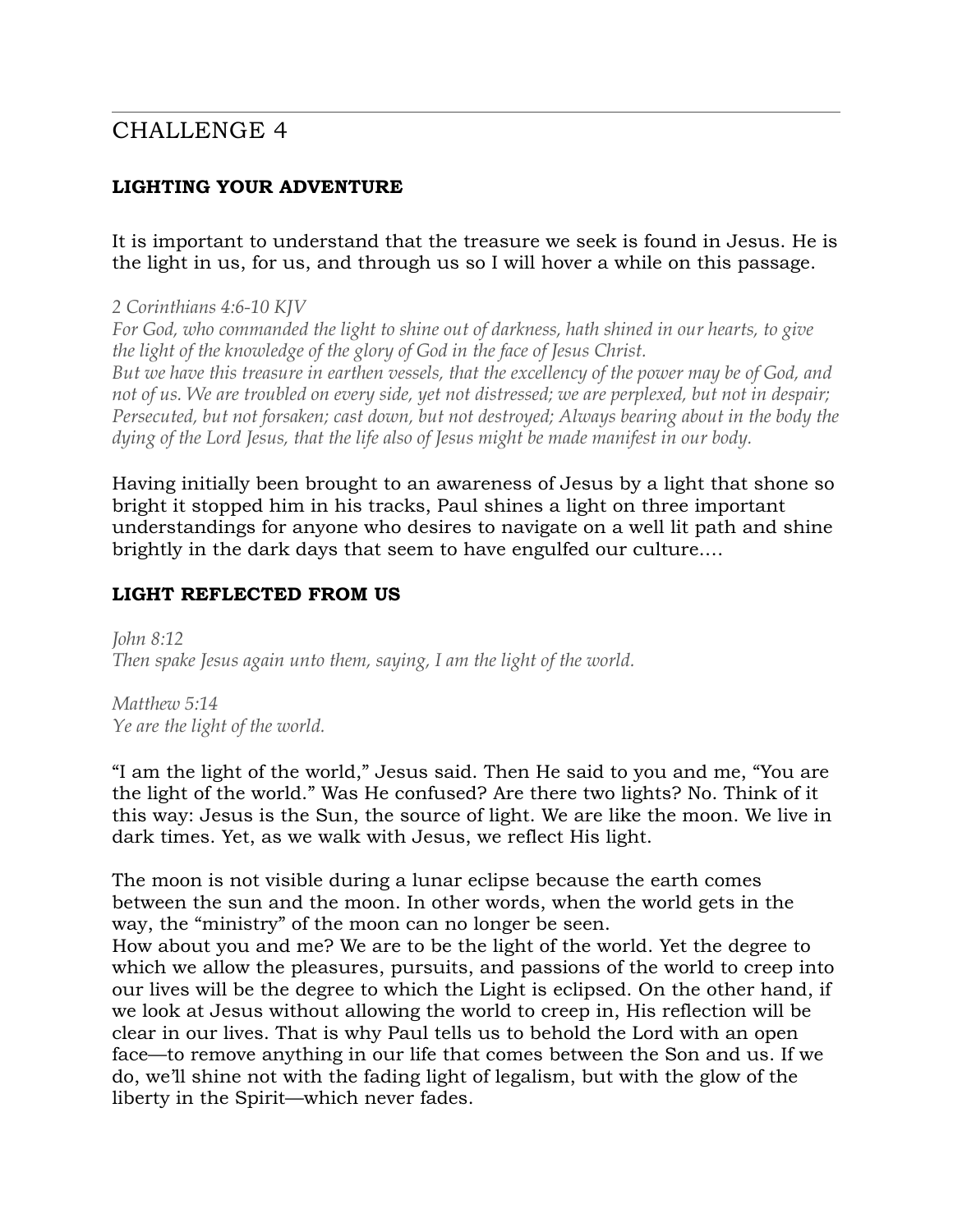# **Light Imparted to Us**

*2 Corinthians 4:6-7* 

*For God, who commanded the light to shine out of darkness, hath shined in our hearts, to give the light of the knowledge of the glory of God in the face of Jesus Christ. But we have this treasure in earthen vessels, that the excellency of the power may be of God, and not of us.* 

By His Spirit, God places the treasure of His Son into the clay pots of our lives. This is like placing the Hope diamond in a Glad trash bag. After all, it's only logical that if one has a thing of beauty and value, he would have a goldcovered box or something exquisite to contain it. Therefore, it's a mystery, indeed, as to why God would place the treasure of His Son in clay pots like us —until we realize that God does this so that the excellency of the treasure would be that much more brilliant.

# **Light Shining Through Us**

#### *2 Corinthians 4:8–10*

*We are troubled on every side, yet not distressed; we are perplexed, but not in despair; Persecuted, but not forsaken; cast down, but not destroyed; always bearing about in the body the dying of the Lord Jesus, that the life also of Jesus might be made manifest in our body.*

Finally, Paul says that whenever we go through hard times, there is opportunity for the light to shine forth through the breaking of the vessel.…

As they charged oppressive taxes and plundered their cities, the Midianites provoked the children of Israel mercilessly—until God called a reluctant Gideon to deliver His people. When Gideon blew the trumpet and called men to march with him into battle against the Midianites, thirty-two thousand men responded. "There are 145,000 Midianites, and only 32,000 of us. I don't like the odds," said Gideon. "Neither do I," said God. "There's too many of you." So He instructed Gideon to tell anyone afraid of the battle to go home. Twenty-two thousand walked way. "Ten thousand is still too many," God said, and weeded out an additional ninety-seven hundred men who drank face-first from the river rather than keeping an eye out for the enemy. The three hundred remaining men—those who didn't spend unnecessary time doing necessary tasks, those who realized the seriousness of their call and the reality of the enemy—were the men who accompanied Gideon into battle.

Following the strategy given him by God, Gideon gave each man a trumpet and a torch within an earthen vessel. Then he positioned them on the hills surrounding the valley of Jezreel, where the Midianites lay sleeping. On a given signal, they blew their trumpets, broke the clay pots, and shouted, "The sword of the Lord and of Gideon." Hearing the sound, the men of Midian stumbled out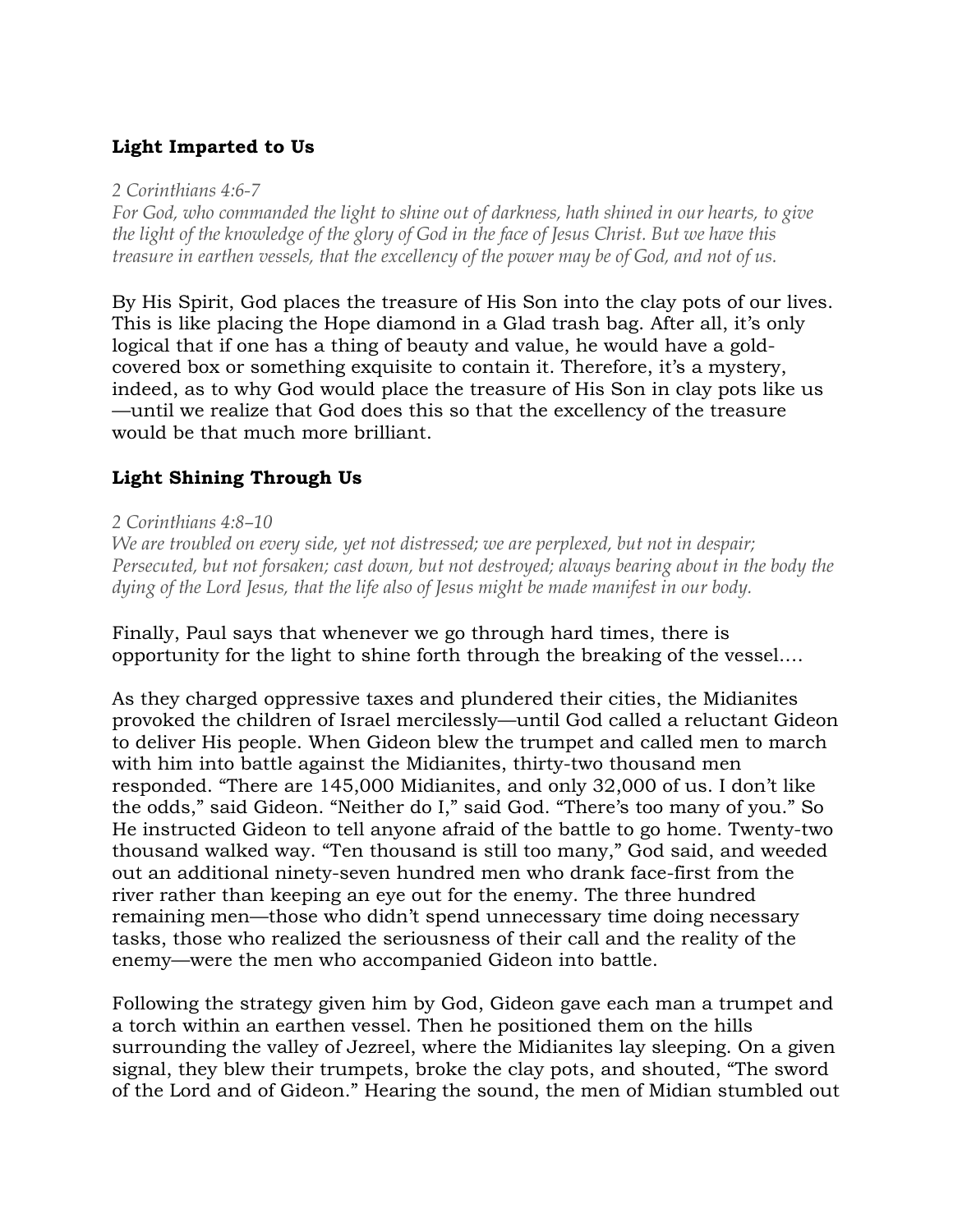of their tents, saw the lights surrounding them, and no doubt assumed that each torch represented not a single soldier, but an entire division. "We're surrounded by thousands!" they cried. In their confusion, the Midianites began attacking one another (see Judges 7).

Thus, there was victory in the dark night of an adventure because the light caused the enemy to be confused and beaten back. But the light could only be seen when the earthen vessels were broken.

This is why Paul could say, "Yes, the adventure looks like we are persecuted; yes, we are crushed—but it doesn't bother us because through this, the light of the Lord comes flooding out of us in ways that beat back the darkness and deception of the enemy."

# **As I think about Paul's words, two things happen.**

- First, there is a light that goes on within me because I understand that the Lord allows me to go through difficult adventures and tough times of breaking so that those around me might see His reality shining forth from me.
- Second, I lighten up personally because I realize that, I'm just a clay pot! I don't have to put on an act or come across as a "religious" person. As a result, all glory goes to the power, mercy, greatness, and kindness of God, who placed in me the unspeakable gift, the incredible treasure of His Son. Now, for those who have believed, it is easy to understand that this is what God hardwired us for from the very beginning in the Garden and we can now enjoy our adventure on a well lit path every day because, the treasure of His son has been placed in inside cracked pots like you and me!

- Ask yourself... Is my path well lit? Or have you been in the dark for a while.
- Any walk of Faith on Adventure is a well lit path. Take a few minutes to adjust the light!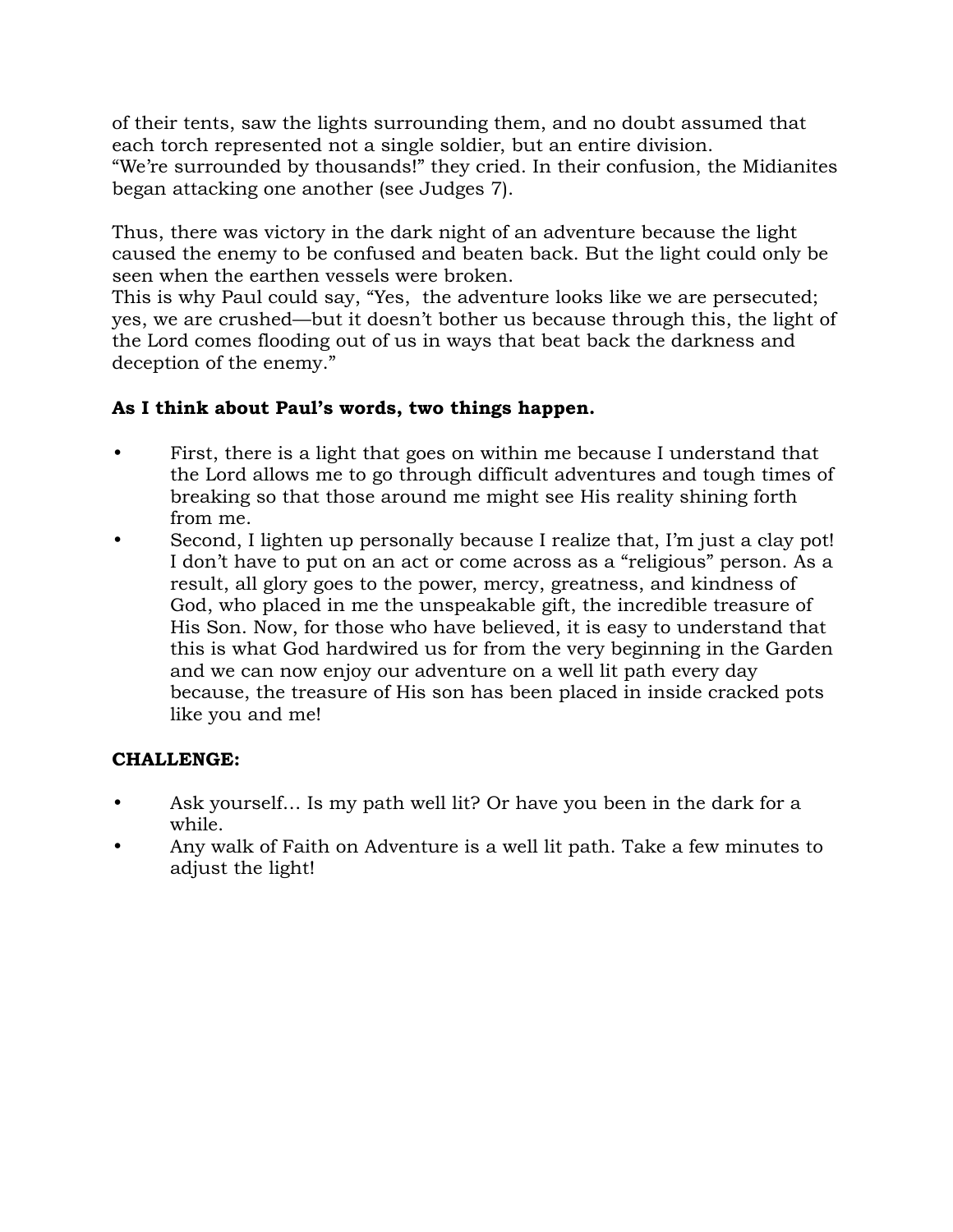# **ADVENTURE THAT RIPS THE ROOF OFF!**

## **WHAT DOES IT LOOK LIKE TO LIVE MISSIONALLY, WITH INTENTION, AND RISK, WHILE ON ADVENTURE?**

Have you ever been on the kind of adventure that would rip the roof off of the house? Allow me to draw from a Story in the Bible that is found in Marks Gospel, that parallels well with the question..

You may remember the story! Jesus has just arrived back in Capernaum to teach and heal. On this particular evening, he's speaking in someone's house, which is crowded with those straining to hear the famous local and perhaps witness a miracle or two. Meanwhile, five guys — four of which are mobile and one who is paralyzed — are outside the house desperately trying to get in. The four have carried their paralyzed friend some distance only to be turned away at the door. It would seem that there is no room for them! But this doesn't deter them from an epic adventure  $-$  In fact, they're just getting started!

The Bible doesn't say it, but I just imagine the paralytic in that moment, maybe he looks like you? Maybe He's just trying to keep his composure, saying something like, "Hey guys, thanks for trying, but it doesn't look like it's going to happen today." Perhaps the friends murmur a bit but not to be deterred from the adventure they wipe their sweaty brows, gather a breath and glance at each other with the look that says, "Lets get'er done!". Maybe, these four guys were on a mission so full of intent and purpose that they would not be denied reaching their goal for any reason and no matter what the risk.

All of the sudden — one of them (most likely the crazy one of the bunch,) says, "We're not done boys!" He points up and says. "Let's rip the roof off! What if we get him in through the roof?" Now, this would be a stretch for anyone, certainly un-conventional in their culture, but everyone is all in! So, they gather their strength, they get a second wind, and they start ripping, clawing, digging through the roof with their hands and with sticks, and anything they can find. Can you even imagine them busting through the type of surface that's strong enough to hold their weight? It reads like a nightmare episode of "This Old House." Yet, it was no match for an adventurous group of four friends, determined to get through, to stay the course, and bring someone else who needed this kind of adventure! Talk about, out of the box, risky, intentional thinking with a mission!

Now imagine their friend, lying on the ground. Was he thinking I need a better group of friends or what have they gotten me in to? Does he cheer them on?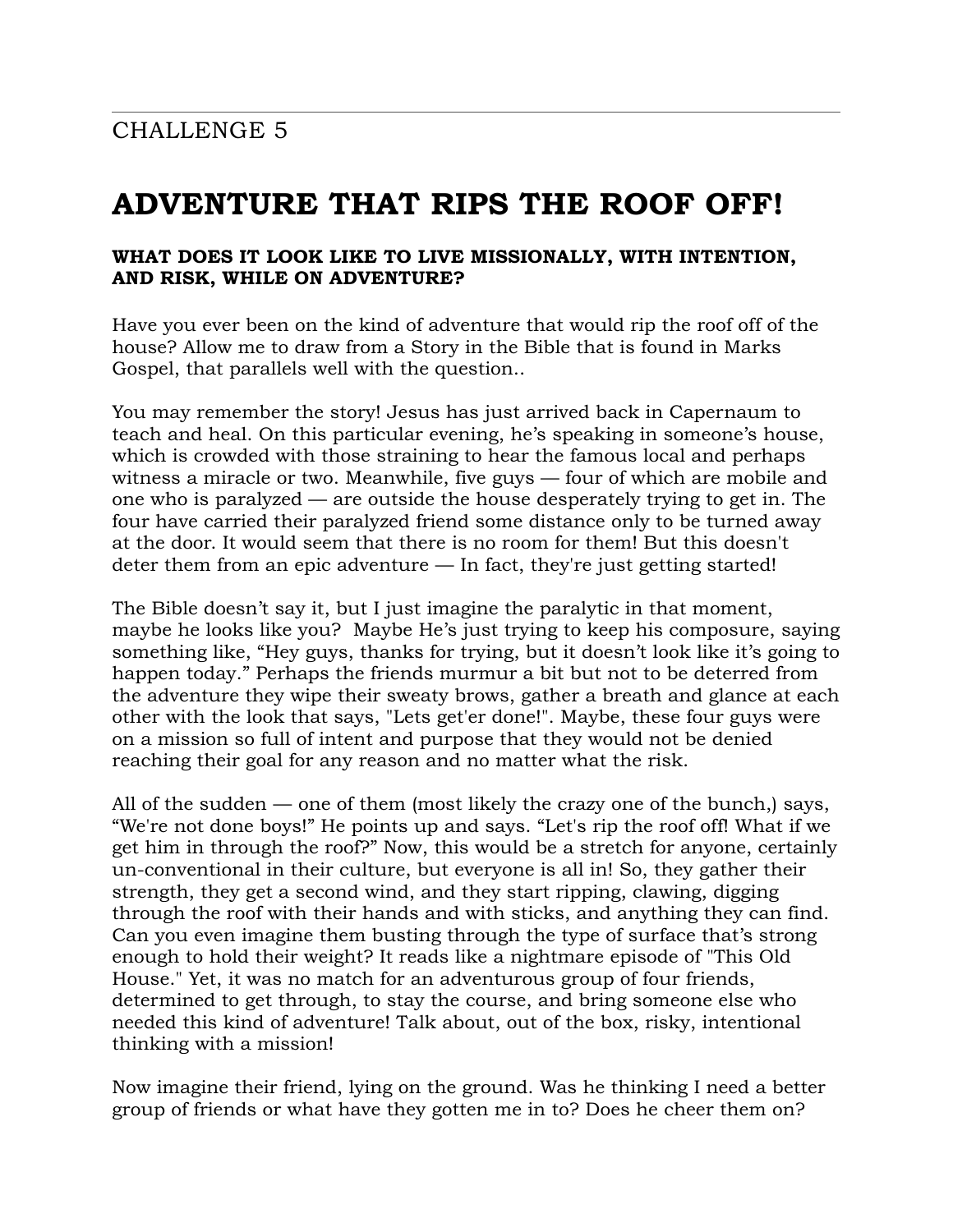Does he shake his head because in dismay or in amazement? Is he humbled by their determination and their willingness to take a huge risk on his behalf? Or scared out of his wits when they haul him up and lower him down? He was already paralyzed, but still—what if he fell? What if they all fell? What if this was not his idea of adventure at all? Now imagine the people in the house. Debris and clods of dirt start to fall on their heads as they peer up. Is it an earthquake? And there is Jesus in the middle of it all just smiling, perhaps, knowingly at the opportunities that are about to unfold. The owner of the house is confused, The people are concerned, and everyone's a little freaked out! Then the bright rays of the sun hit the floor and a shadow as a man is lowered down. Gasps. Silence, and the tension and pause that come with these kid of epic adventures.

# **THE REWARD OF A ROOF RIPPING ADVENTURE**

The element of faith onboard in these adventurous friends is quite visible! Through one of the most unconventional schemes ever, their faith in Jesus is made clear to everyone. They ripped a roof off on their mission and that's faith on adventure if I've ever seen it!

Mark writes that Jesus looks at the men and sees their faith. The giant gap in the roof is a further reminder of their belief and intentionality to see others experience the Path of Jesus. Then he speaks to the paralytic. His first words are . . . "Son, your sins are forgiven." Now… At this point, if I'm one of the four men, most likely the crazy one again! I'm thinking, *Uhm, Jesus? Did you notice he was paralyzed? We were* kinda *hoping you'd do something about* that."

Now, the Pharisees have some thoughts of their own, and they are not pleasant. Mark tells us that Jesus knows they think he is blaspheming. Jesus responds by saying, "So that you might know that the Son of Man has authority on earth to forgive sins . . ." He heals. And by this one act, Jesus proves he is on equal footing with the Judge and Father of all, that He can forgive *and* heal, that He is highly interested in the paralytic man, the crowds of people, the religious skeptics, alike! And demonstrates that He is the central figure and orchestrator of every epic adventure to be had! Thanks to four agents of adventure, who lived in faith and accepted the risks of adventure combined with the power of Jesus, the former paralytic rolls up his mat and walks away in freedom and forgiveness.

## **THE MYTHS SURROUNDING ADVENTURE**

There is a myth in America that we should avoid risk at all costs. Wear your helmets. Wear a mask, get a vaccine, hand sanitizer at every turn, seat-belt laws, don't drink from a garden hose, and the list goes on! I stood in my father's lap for miles on end as I was allowed take the steering wheel of a 1968